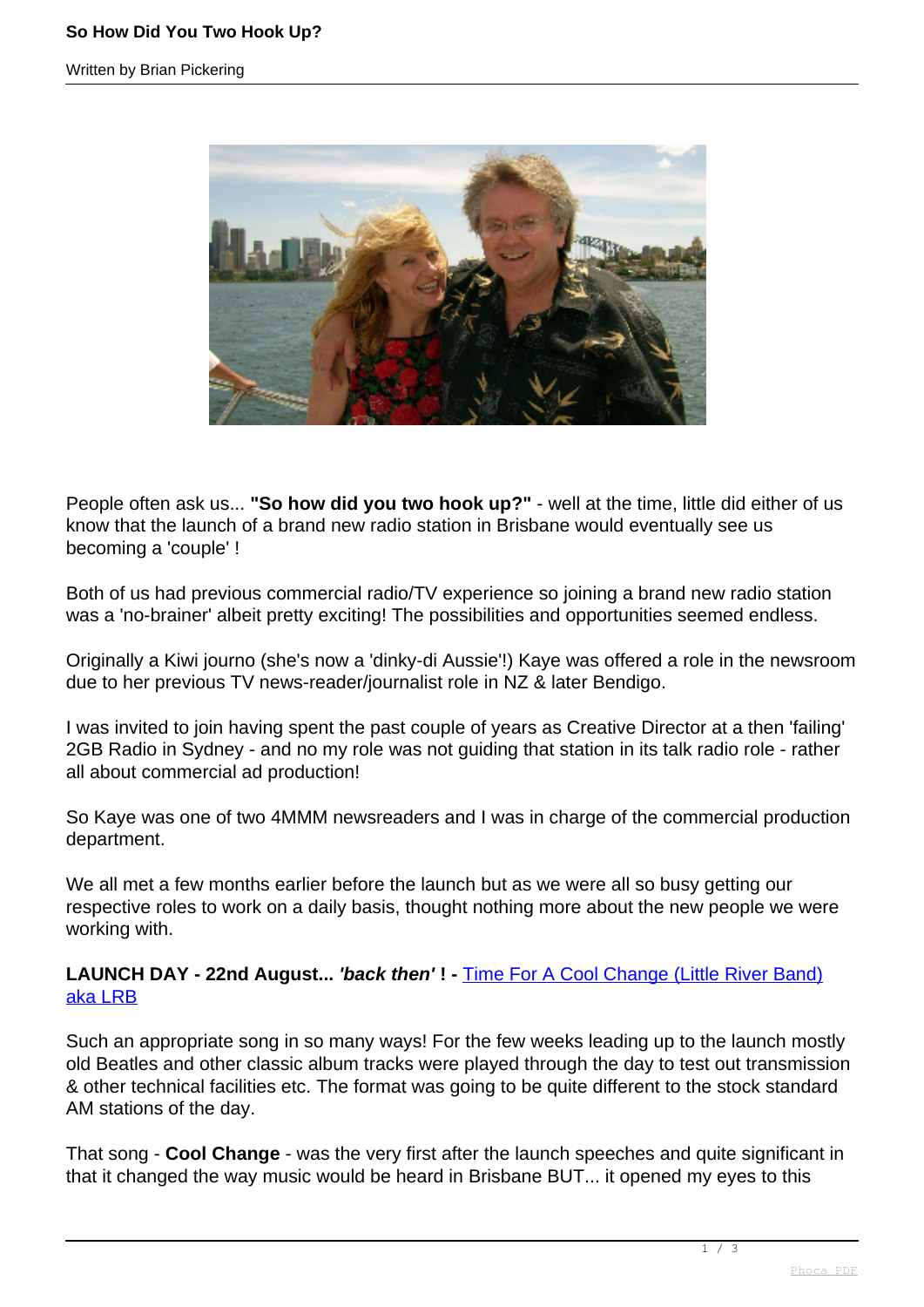Written by Brian Pickering

rather gorgeous girl in the newsroom called Kaye.

For the record I was married at the time although recently separated.

So for me - Brian - the **'Cool Change'** idea meant that there was the possibility of life after all the drama that had ensued in the previous few years.

As a commercial radio producer I needed a variety of voices. Kaye had - and still does have that golden sound we all love to hear. She does it naturally. Never puts it on and those dulcet tones just sing to me every time she speaks - (even if annoyed at me from time to time today!!) :-)

So one day while I was 'trying her out' as a voice-over person. We got chatting and for some reason I told her I was separated but had some kids but would she like to maybe go and have a coffee some time (Whoa! - classic pick up line eh??)

She somehow managed to say **'thanks but no thanks'** at the same time without offending me so I guess I thought I was still in with a chance!

Of course over the next 12 months the station had its share of social events. Christmas, first year on air - that sort of thing.

I noticed Kaye didn't seem to have a boyfriend even though there were plenty of 'jocks' (DJ's / announcers) eyeing her up and down a lot!

We spent a fair bit of time chatting about nothing in that time - usually at the coffee machine, but nothing too serious. She had in fact met my kids when I brought them into the station to 'see where daddy works'.

I even managed to borrow her car occasionally as I had none at the time. An old Viscount push button automatic!!

But still no sign of any real commitment other than 'we liked each other'.

So I figured she was just taking her time and being 'selective'.... Then **BINGO!** - One day I finally got my chance!

Our studios were on the 4th floor in Spring Hill Brisbane. One afternoon Kaye & I happened to catch the lift together - totally un-planned. The doors closed. I figured now or never!.... so I said.. **"you know what?.... I really like you - a lot!"** and with that I moved a bit closer and gave her a kiss on the cheek.

As you might imagine she turned a few shades of pink - beautiful :-) And that was it. That was the start of our life together!

I even wrote a song about it: